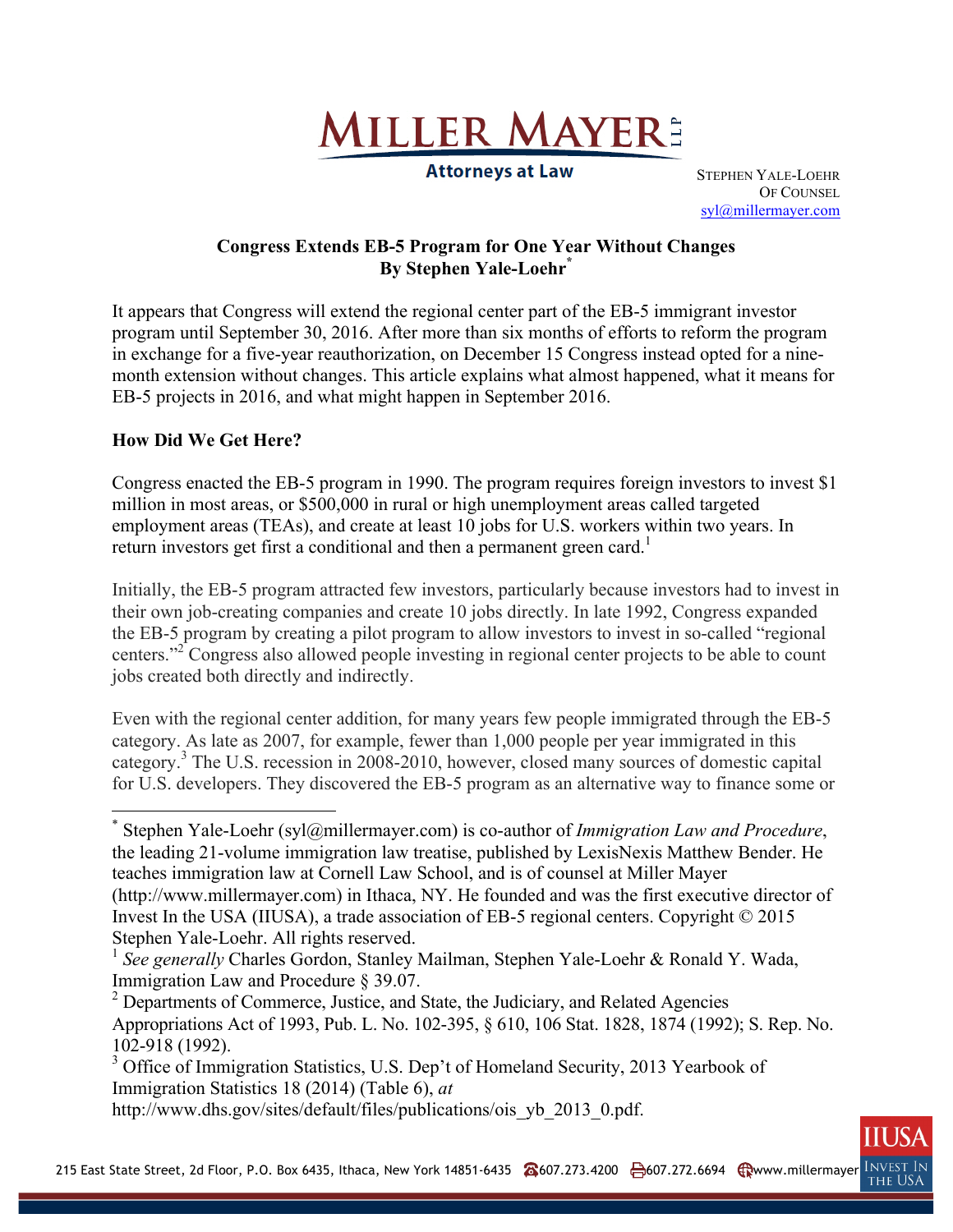all of their projects. They either set up their own EB-5 regional centers or worked with existing regional centers.

As of 2008 the U.S. Citizenship and Immigration Services (USCIS) had only approved a few dozen EB-5 regional centers. Currently, there are over 750 approved EB-5 regional centers.<sup>4</sup> In 2014, the EB-5 category reached its annual cap of approximately 10,000 for the first time. The USCIS currently has a backlog of over 17,000 EB-5 petitions awaiting adjudication.<sup>5</sup>

Although EB-5 investors only account for about 1% of all U.S. immigration annually, the program has an outsized economic impact. EB-5 investors have invested more than \$13 billion since 2008 and have created tens of thousands of jobs for U.S. workers.<sup>6</sup>

As the EB-5 program has grown in popularity, so have its problems and visibility. With the EB-5 regional center program due to expire September 30, 2015, Senators Chuck Grassley (R-Iowa) and Patrick Leahy (D-Vermont) introduced a bill in early June 2015 to reform the EB-5 program.<sup>7</sup> S. 1501 would have increased the minimum investment amount to \$800,000 for investments in a TEA and \$1.2 million for investments not in a TEA. The bill would have revised the statutory definition of a TEA to include a rural area, a closed military base, or an area consisting of a single census tract that had 150 percent of the national average unemployment rate. The legislation would have also added add major reporting and compliance requirements for both regional centers and enterprises associated with regional centers.

Since then legislators and EB-5 industry program experts have been working behind the scenes to try to improve the legislation. As late as two weekends ago, for example, congressional staffers and EB-5 lobbyists met eight hours a day for three days straight to try to work out a compromise.

Until December 15, it looked like an EB-5 reform package was going to be enacted. The latest version of the reform legislation would have increased the minimum investment amount to \$800,000, but kept the higher minimum level at \$1 million. It would have tightened the definitions of targeted employment areas to try to make sure more EB-5 projects would occur in rural areas and fewer in urban areas, but not as much as in the original version of S. 1501. And it would have created annual caps within the overall EB-5 limit to allocate visas for projects in rural and high priority urban areas, and for investors willing to pay \$1 million to invest in a project.



 4 U.S. Citizenship and Immigr. Services, Immigrant Investor Regional Centers, http://www.uscis.gov/working-united-states/permanent-workers/employment-basedimmigration-fifth-preference-eb-5/immigrant-investor-regional-centers.

<sup>&</sup>lt;sup>5</sup> U.S. Citizenship and Immigr. Services, Data Set: All Form Types Performance Data (Fiscal Year 2015, 4th Otr),

http://www.uscis.gov/sites/default/files/USCIS/Resources/Reports%20and%20Studies/Immigrati on%20Forms%20Data/All%20Form%20Types/all\_forms\_performancedata\_fy2015\_qtr4.pdf. 6 Invest in the USA, https://iiusa.org.

<sup>7</sup> *See* Stephen Yale-Loehr, *Two Key Senators Introduce Bill to Extend and Improve EB-5 Program*, 20 Bender's Immigr. Bull. 695 (July 1, 2015) (summarizing S. 1501).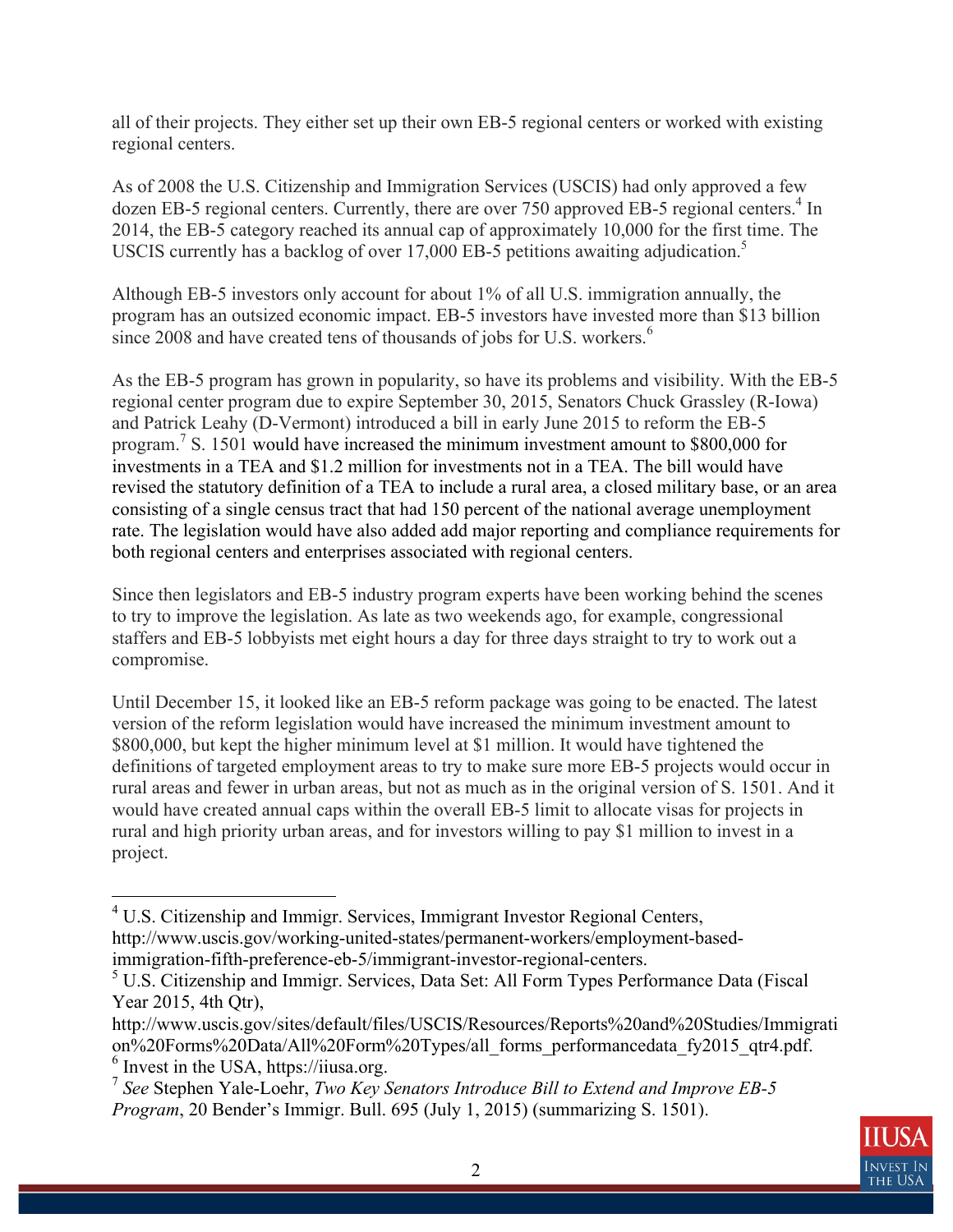Congress seemed willing to include the EB-5 reform package in a massive \$1.1 trillion omnibus spending bill, in part because a new \$10,000 fee on EB-5 petitions would be used to fund the health care costs of first responders to the September 11, 2001 terrorist attacks in New York City and Washington, DC. On December 15, 2015, however, congressional leaders decided to delete the EB-5 reform package from the spending bill. Instead, the EB-5 program will simply be extended until September 30,  $2016$ .<sup>8</sup>

## **What Will Happen in the Near Future?**

Congress' failure to reform the EB-5 program is both good and bad for EB-5 developers, regional centers, and investors. For the time being EB-5 developers can still market their projects at \$500,000, under the same TEA rules. Investors do not have to worry about having to invest more money, at least for now. But everyone will worry about the new September 30, 2016 expiration date. Some versions of the draft EB-5 bill in 2015 would have made certain changes retroactive. An EB-5 reform law enacted in 2016 could also apply retroactively, on the theory that the EB-5 industry knew since June 2015 that Congress is serious about enacting changes to the EB-5 program.

Moreover, the draft EB-5 bill contained some key protections for investors that currently don't exist. For example, the draft bill would have protected investors with pending EB-5 petitions in regional centers that are terminated. Such investors now face another nine months or longer of uncertainty.

In the meantime, USCIS has an avalanche of over 17,000 pending EB-5 petitions to adjudicate. That will cause major backlogs for EB-5 investors. And expect another surge in petitions filed just before September 30, 2016, as investors worry about possible legislative changes then.

## **What Might Happen in September 2016?**

2016 is a presidential election year in the United States. That typically means that little substantive legislation gets enacted. That is particularly true for immigration, which is always controversial, but even more so now, after recent terrorist attacks in Paris, France, and San Bernardino, California. For that reason, Congress could just extend the EB-5 program again, without changes or with minor changes, in late 2016.

However, Congress knows we have a broken immigration system, and Republicans in particular are keen on winning Hispanic votes in the 2016 presidential election. While most pundits predict that comprehensive immigration reform is impossible in 2016, Republicans could put together a smaller immigration reform bill aimed at helping high-skilled immigrants, such as the SKILLS bill introduced by Rep. Darrell Issa in 2013.  ${}^{9}$  EB-5 reform could be part of such a package,



<sup>&</sup>lt;u>.</u> <sup>8</sup> H.R. 2029, Military Construction and Veterans Affairs and Related Agencies Appropriations Act, 2016, § 575, *available at* http://docs.house.gov/billsthisweek/20151214/CPRT-114-HPRT-RU00-SAHR2029-AMNT1final.pdf.

 $\frac{9}{9}$  H.R. 2131, 113th Cong. (introduced May 23, 2013).